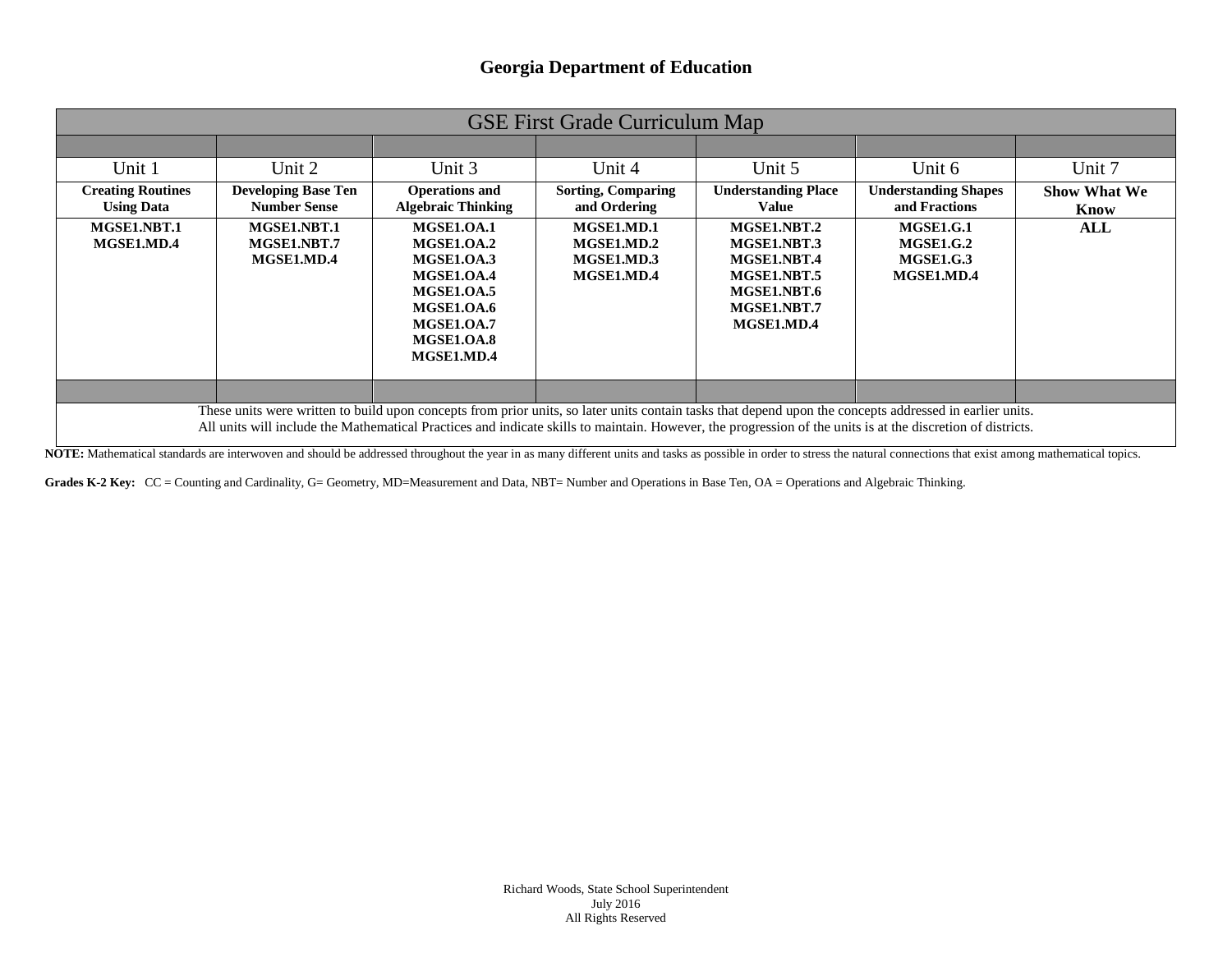## <span id="page-1-1"></span><span id="page-1-0"></span>**Georgia Department of Education GSE First Grade**

| <b>GSE First Grade Expanded Curriculum Map</b>                                                                                                                                                                                                                                                                                                                                                                                                                                                                 |                                                                                                                                                                                                                                                                                                                                                                                                                                                                                                                                                                                                                                                                                |                                                                                                                                                                                                                                                                                                                                                                                                                                                                                                                                                                                                                                                                                                                                                                                                                                                                                                                                                                                                                                                                                                                                                                                                                                                                                                                              |                                                                                                                                                                                                                                                                                                                                                                                                                                                                                                                                                                                                                                                                                                                                                                                                                                                                                                                                         |  |
|----------------------------------------------------------------------------------------------------------------------------------------------------------------------------------------------------------------------------------------------------------------------------------------------------------------------------------------------------------------------------------------------------------------------------------------------------------------------------------------------------------------|--------------------------------------------------------------------------------------------------------------------------------------------------------------------------------------------------------------------------------------------------------------------------------------------------------------------------------------------------------------------------------------------------------------------------------------------------------------------------------------------------------------------------------------------------------------------------------------------------------------------------------------------------------------------------------|------------------------------------------------------------------------------------------------------------------------------------------------------------------------------------------------------------------------------------------------------------------------------------------------------------------------------------------------------------------------------------------------------------------------------------------------------------------------------------------------------------------------------------------------------------------------------------------------------------------------------------------------------------------------------------------------------------------------------------------------------------------------------------------------------------------------------------------------------------------------------------------------------------------------------------------------------------------------------------------------------------------------------------------------------------------------------------------------------------------------------------------------------------------------------------------------------------------------------------------------------------------------------------------------------------------------------|-----------------------------------------------------------------------------------------------------------------------------------------------------------------------------------------------------------------------------------------------------------------------------------------------------------------------------------------------------------------------------------------------------------------------------------------------------------------------------------------------------------------------------------------------------------------------------------------------------------------------------------------------------------------------------------------------------------------------------------------------------------------------------------------------------------------------------------------------------------------------------------------------------------------------------------------|--|
| <b>Standards for Mathematical Practice</b>                                                                                                                                                                                                                                                                                                                                                                                                                                                                     |                                                                                                                                                                                                                                                                                                                                                                                                                                                                                                                                                                                                                                                                                |                                                                                                                                                                                                                                                                                                                                                                                                                                                                                                                                                                                                                                                                                                                                                                                                                                                                                                                                                                                                                                                                                                                                                                                                                                                                                                                              |                                                                                                                                                                                                                                                                                                                                                                                                                                                                                                                                                                                                                                                                                                                                                                                                                                                                                                                                         |  |
| 1 Make sense of problems and persevere in solving them.                                                                                                                                                                                                                                                                                                                                                                                                                                                        |                                                                                                                                                                                                                                                                                                                                                                                                                                                                                                                                                                                                                                                                                | 5 Use appropriate tools strategically.                                                                                                                                                                                                                                                                                                                                                                                                                                                                                                                                                                                                                                                                                                                                                                                                                                                                                                                                                                                                                                                                                                                                                                                                                                                                                       |                                                                                                                                                                                                                                                                                                                                                                                                                                                                                                                                                                                                                                                                                                                                                                                                                                                                                                                                         |  |
| 2 Reason abstractly and quantitatively.                                                                                                                                                                                                                                                                                                                                                                                                                                                                        |                                                                                                                                                                                                                                                                                                                                                                                                                                                                                                                                                                                                                                                                                | 6 Attend to precision.                                                                                                                                                                                                                                                                                                                                                                                                                                                                                                                                                                                                                                                                                                                                                                                                                                                                                                                                                                                                                                                                                                                                                                                                                                                                                                       |                                                                                                                                                                                                                                                                                                                                                                                                                                                                                                                                                                                                                                                                                                                                                                                                                                                                                                                                         |  |
| 3 Construct viable arguments and critique the reasoning of others.                                                                                                                                                                                                                                                                                                                                                                                                                                             |                                                                                                                                                                                                                                                                                                                                                                                                                                                                                                                                                                                                                                                                                | 7 Look for and make use of structure.                                                                                                                                                                                                                                                                                                                                                                                                                                                                                                                                                                                                                                                                                                                                                                                                                                                                                                                                                                                                                                                                                                                                                                                                                                                                                        |                                                                                                                                                                                                                                                                                                                                                                                                                                                                                                                                                                                                                                                                                                                                                                                                                                                                                                                                         |  |
| 4 Model with mathematics.                                                                                                                                                                                                                                                                                                                                                                                                                                                                                      |                                                                                                                                                                                                                                                                                                                                                                                                                                                                                                                                                                                                                                                                                | 8 Look for and express regularity in repeated reasoning.                                                                                                                                                                                                                                                                                                                                                                                                                                                                                                                                                                                                                                                                                                                                                                                                                                                                                                                                                                                                                                                                                                                                                                                                                                                                     |                                                                                                                                                                                                                                                                                                                                                                                                                                                                                                                                                                                                                                                                                                                                                                                                                                                                                                                                         |  |
|                                                                                                                                                                                                                                                                                                                                                                                                                                                                                                                |                                                                                                                                                                                                                                                                                                                                                                                                                                                                                                                                                                                                                                                                                |                                                                                                                                                                                                                                                                                                                                                                                                                                                                                                                                                                                                                                                                                                                                                                                                                                                                                                                                                                                                                                                                                                                                                                                                                                                                                                                              |                                                                                                                                                                                                                                                                                                                                                                                                                                                                                                                                                                                                                                                                                                                                                                                                                                                                                                                                         |  |
| Unit 1                                                                                                                                                                                                                                                                                                                                                                                                                                                                                                         | Unit 2                                                                                                                                                                                                                                                                                                                                                                                                                                                                                                                                                                                                                                                                         | Unit 3                                                                                                                                                                                                                                                                                                                                                                                                                                                                                                                                                                                                                                                                                                                                                                                                                                                                                                                                                                                                                                                                                                                                                                                                                                                                                                                       | Unit 4                                                                                                                                                                                                                                                                                                                                                                                                                                                                                                                                                                                                                                                                                                                                                                                                                                                                                                                                  |  |
| <b>Creating Routines Using Data</b>                                                                                                                                                                                                                                                                                                                                                                                                                                                                            | <b>Developing Base Ten Number Sense</b>                                                                                                                                                                                                                                                                                                                                                                                                                                                                                                                                                                                                                                        | <b>Operations and Algebraic Thinking</b>                                                                                                                                                                                                                                                                                                                                                                                                                                                                                                                                                                                                                                                                                                                                                                                                                                                                                                                                                                                                                                                                                                                                                                                                                                                                                     | <b>Sorting, Comparing and Ordering</b>                                                                                                                                                                                                                                                                                                                                                                                                                                                                                                                                                                                                                                                                                                                                                                                                                                                                                                  |  |
| <b>Extend the counting sequence.</b><br>MGSE1.NBT.1 Count to 120, starting at any<br>number less than 120. In this range, read and<br>write numerals and represent a number of<br>objects with a written numeral.<br>Represent and interpret data.<br>MGSE1.MD.4 Organize, represent, and<br>interpret data with up to three categories; ask<br>and answer questions about the total number<br>of data points, how many in each category,<br>and how many more or less are in one<br>category than in another. | <b>Extend the counting sequence.</b><br>MGSE1.NBT.1 Count to 120, starting at any<br>number less than 120. In this range, read and<br>write numerals and represent a number of<br>objects with a written numeral.<br>MGSE1.NBT.7 Identify dimes, and<br>understand ten pennies can be thought of as<br>a dime. (Use dimes as manipulatives in<br>multiple mathematical contexts.)<br>Represent and interpret data.<br>MGSE1.MD.4 Organize, represent, and<br>interpret data with up to three categories; ask<br>and answer questions about the total number<br>of data points, how many in each category,<br>and how many more or less are in one<br>category than in another. | Represent and solve problems involving<br>addition and subtraction.<br>MGSE1.OA.1 Use addition and subtraction<br>within 20 to solve word problems involving<br>situations of adding to, taking from, putting<br>together, taking apart, and comparing, with<br>unknowns in all positions, e.g., by using<br>objects, drawings, and equations with a<br>symbol for the unknown number to represent<br>the problem.<br>MGSE1.OA.2 Solve word problems that call<br>for addition of three whole numbers whose<br>sum is less than or equal to 20, e.g., by using<br>objects, drawings, and equations with a<br>symbol for the unknown number to represent<br>the problem.<br>Understand and apply properties of<br>operations and the relationship between<br>addition and subtraction.<br>MGSE1.OA.3 Apply properties of operations<br>as strategies to add and subtract. <sup>2</sup><br>Examples: If $8 + 3 = 11$ is known, then $3 + 8 =$<br>11 is also known. (Commutative property of<br>addition.) To add $2 + 6 + 4$ , the second two<br>numbers can be added to make a ten, so $2 + 6$<br>$+4 = 2 + 10 = 12$ . (Associative property of<br>addition.)<br>MGSE1.OA.4 Understand subtraction as an<br>unknown-addend problem. For example,<br>subtract $10 - 8$ by finding the number that<br>makes 10 when added to 8. | Measure lengths indirectly and by iterating<br>length units.<br>MGSE1.MD.1 Order three objects by length;<br>compare the lengths of two objects indirectly<br>by using a third object.<br>MGSE1.MD.2 Express the length of an<br>object as a whole number of length units, by<br>laying multiple copies of a shorter object (the<br>length unit) end to end; understand that the<br>length measurement of an object is the number<br>of same-size length units that span it with no<br>gaps or overlaps. (Iteration)<br>Tell and write time.<br>MGSE1.MD.3 Tell and write time in hours<br>and half-hours using analog and digital clocks.<br>Represent and interpret data.<br>MGSE1.MD.4 Organize, represent, and<br>interpret data with up to three categories; ask<br>and answer questions about the total number<br>of data points, how many in each category,<br>and how many more or less are in one<br>category than in another. |  |

<sup>1&</sup>lt;br><sup>1</sup> See Glossary, Table 1

 $2^{2}$  Students need not use formal terms for these properties. Problems should be within 20.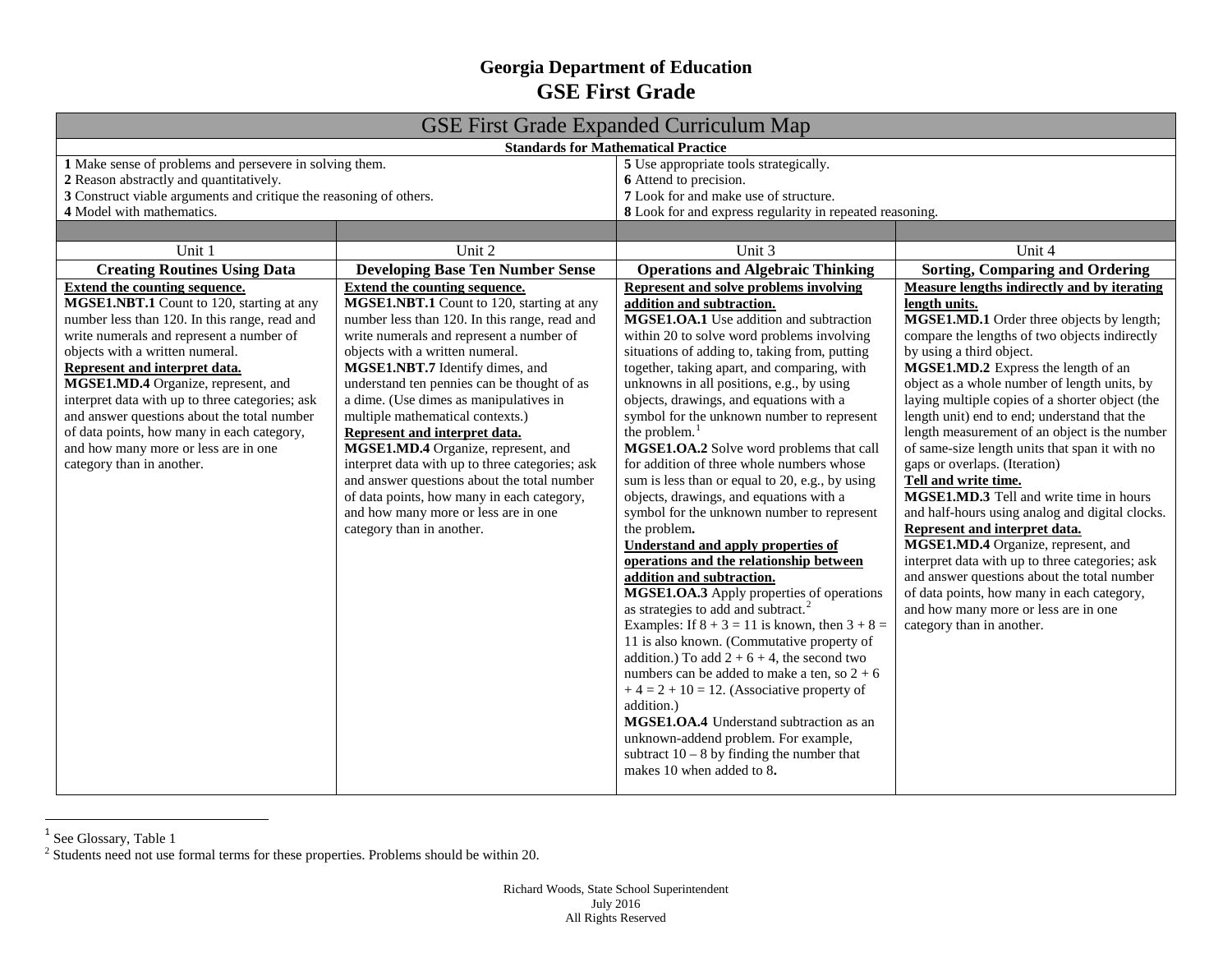|  | Add and subtract within 20.                       |  |
|--|---------------------------------------------------|--|
|  | MGSE1.OA.5 Relate counting to addition            |  |
|  | and subtraction (e.g., by counting on 2 to add    |  |
|  | 2).                                               |  |
|  | MGSE1.OA.6 Add and subtract within 20.            |  |
|  | Use strategies such as counting on;<br>a.         |  |
|  | making ten (e.g., $8 + 6 = 8 + 2 + 4 =$           |  |
|  | $10 + 4 = 14$ ; decomposing a                     |  |
|  | number leading to a ten (e.g., $13 - 4$ )         |  |
|  | $= 13 - 3 - 1 = 10 - 1 = 9$ ; using the           |  |
|  | relationship between addition and                 |  |
|  | subtraction (e.g., knowing that $8 + 4$ )         |  |
|  | $= 12$ , one knows $12 - 8 = 4$ ; and             |  |
|  | creating equivalent but easier or                 |  |
|  | known sums (e.g., adding $6 + 7$ by               |  |
|  | creating the known equivalent $6 + 6$             |  |
|  | $+1 = 12 + 1 = 13$ .                              |  |
|  | b. Fluently add and subtract within 10.           |  |
|  | Work with addition and subtraction                |  |
|  | equations.                                        |  |
|  | MGSE1.OA.7 Understand the meaning of the          |  |
|  | equal sign, and determine if equations            |  |
|  | involving addition and subtraction are true or    |  |
|  | false. For example, which of the following        |  |
|  | equations are true and which are false? $6 = 6$ , |  |
|  | $7 = 8 - 1$ , $5 + 2 = 2 + 5$ , $4 + 1 = 5 + 2$ . |  |
|  | MGSE1.OA.8 Determine the unknown whole            |  |
|  | number in an addition or subtraction equation     |  |
|  | relating to three whole numbers. For example,     |  |
|  | determine the unknown number that makes the       |  |
|  | equation true in each of the equations $8 + ? =$  |  |
|  | 11, $5 = \square - 3$ , $6 + 6 = \Delta$ .        |  |
|  | Represent and interpret data.                     |  |
|  | MGSE1.MD.4 Organize, represent, and               |  |
|  | interpret data with up to three categories; ask   |  |
|  | and answer questions about the total number       |  |
|  | of data points, how many in each category,        |  |
|  | and how many more or less are in one              |  |
|  | category than in another.                         |  |
|  |                                                   |  |
|  |                                                   |  |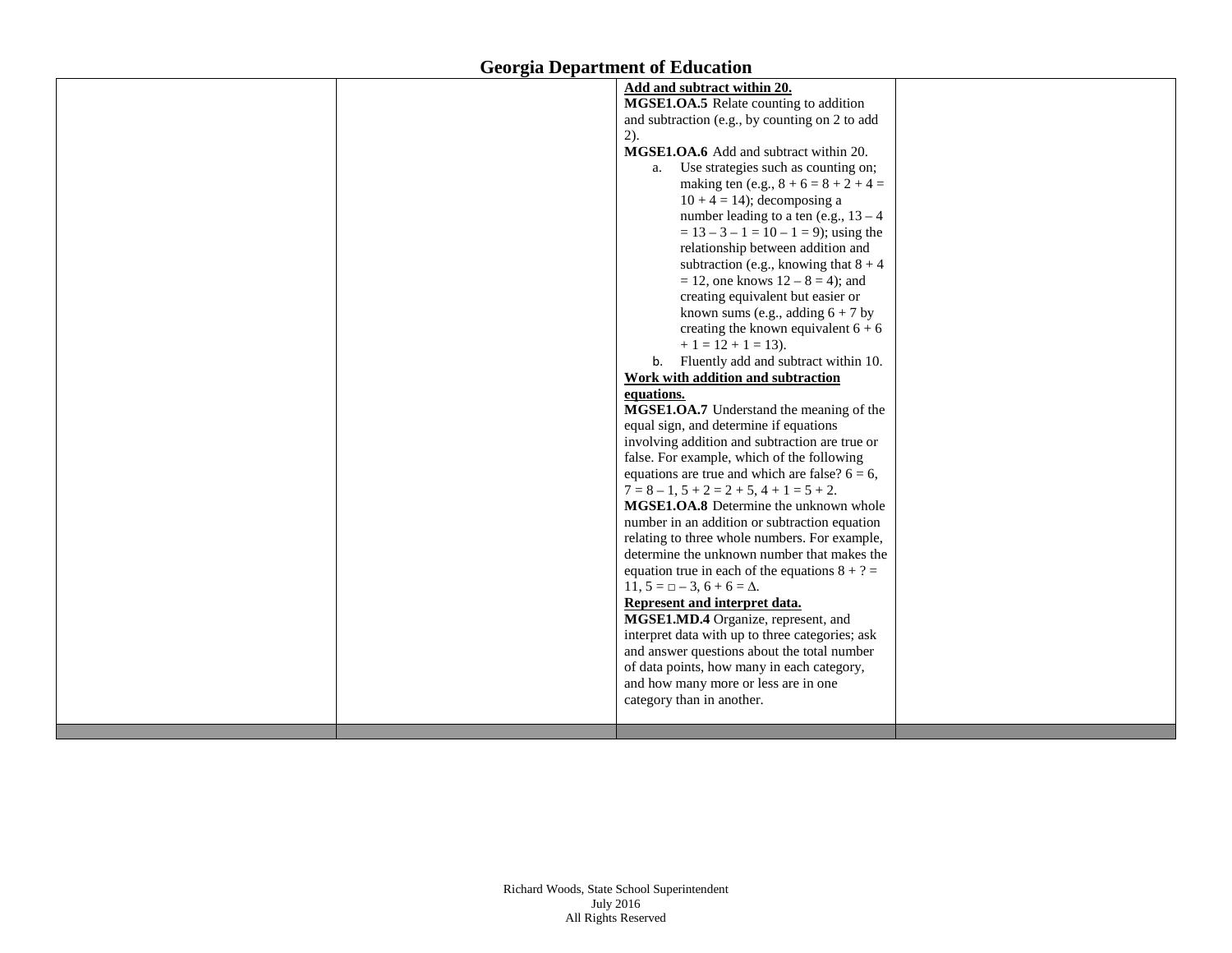## <span id="page-3-1"></span><span id="page-3-0"></span>**Georgia Department of Education GSE First Grade**

| <b>GSE First Grade Expanded Curriculum Map</b>                                                                                                                                                                                                                                                                                                                                                                                                                                                                                                                                                                                                                                                                                                                                                                                                                                                                                                                                                                                                                                                                                                                                                                                                                                                                                                                                                                                                                                                                                                                                                                                                                                                                                                                                                            |                                                                                                                                                                                                                                                                                                                                                                                                                                                                                                                                                                                                                                                                                                                                                                                                                                                                                                                                                                                                                                                                                                                                                                                                                                                                                                                                                                                                                                                                                    |                          |  |  |
|-----------------------------------------------------------------------------------------------------------------------------------------------------------------------------------------------------------------------------------------------------------------------------------------------------------------------------------------------------------------------------------------------------------------------------------------------------------------------------------------------------------------------------------------------------------------------------------------------------------------------------------------------------------------------------------------------------------------------------------------------------------------------------------------------------------------------------------------------------------------------------------------------------------------------------------------------------------------------------------------------------------------------------------------------------------------------------------------------------------------------------------------------------------------------------------------------------------------------------------------------------------------------------------------------------------------------------------------------------------------------------------------------------------------------------------------------------------------------------------------------------------------------------------------------------------------------------------------------------------------------------------------------------------------------------------------------------------------------------------------------------------------------------------------------------------|------------------------------------------------------------------------------------------------------------------------------------------------------------------------------------------------------------------------------------------------------------------------------------------------------------------------------------------------------------------------------------------------------------------------------------------------------------------------------------------------------------------------------------------------------------------------------------------------------------------------------------------------------------------------------------------------------------------------------------------------------------------------------------------------------------------------------------------------------------------------------------------------------------------------------------------------------------------------------------------------------------------------------------------------------------------------------------------------------------------------------------------------------------------------------------------------------------------------------------------------------------------------------------------------------------------------------------------------------------------------------------------------------------------------------------------------------------------------------------|--------------------------|--|--|
| <b>Standards for Mathematical Practice</b>                                                                                                                                                                                                                                                                                                                                                                                                                                                                                                                                                                                                                                                                                                                                                                                                                                                                                                                                                                                                                                                                                                                                                                                                                                                                                                                                                                                                                                                                                                                                                                                                                                                                                                                                                                |                                                                                                                                                                                                                                                                                                                                                                                                                                                                                                                                                                                                                                                                                                                                                                                                                                                                                                                                                                                                                                                                                                                                                                                                                                                                                                                                                                                                                                                                                    |                          |  |  |
| 1 Make sense of problems and persevere in solving them.<br>2 Reason abstractly and quantitatively.<br>3 Construct viable arguments and critique the reasoning of others.<br>4 Model with mathematics.                                                                                                                                                                                                                                                                                                                                                                                                                                                                                                                                                                                                                                                                                                                                                                                                                                                                                                                                                                                                                                                                                                                                                                                                                                                                                                                                                                                                                                                                                                                                                                                                     | 5 Use appropriate tools strategically.<br>6 Attend to precision.<br>7 Look for and make use of structure.<br>8 Look for and express regularity in repeated reasoning.                                                                                                                                                                                                                                                                                                                                                                                                                                                                                                                                                                                                                                                                                                                                                                                                                                                                                                                                                                                                                                                                                                                                                                                                                                                                                                              |                          |  |  |
|                                                                                                                                                                                                                                                                                                                                                                                                                                                                                                                                                                                                                                                                                                                                                                                                                                                                                                                                                                                                                                                                                                                                                                                                                                                                                                                                                                                                                                                                                                                                                                                                                                                                                                                                                                                                           |                                                                                                                                                                                                                                                                                                                                                                                                                                                                                                                                                                                                                                                                                                                                                                                                                                                                                                                                                                                                                                                                                                                                                                                                                                                                                                                                                                                                                                                                                    |                          |  |  |
| Unit 5                                                                                                                                                                                                                                                                                                                                                                                                                                                                                                                                                                                                                                                                                                                                                                                                                                                                                                                                                                                                                                                                                                                                                                                                                                                                                                                                                                                                                                                                                                                                                                                                                                                                                                                                                                                                    | Unit 6                                                                                                                                                                                                                                                                                                                                                                                                                                                                                                                                                                                                                                                                                                                                                                                                                                                                                                                                                                                                                                                                                                                                                                                                                                                                                                                                                                                                                                                                             | Unit 7                   |  |  |
| <b>Understanding Place Value</b>                                                                                                                                                                                                                                                                                                                                                                                                                                                                                                                                                                                                                                                                                                                                                                                                                                                                                                                                                                                                                                                                                                                                                                                                                                                                                                                                                                                                                                                                                                                                                                                                                                                                                                                                                                          | <b>Understanding Shapes and Fractions</b>                                                                                                                                                                                                                                                                                                                                                                                                                                                                                                                                                                                                                                                                                                                                                                                                                                                                                                                                                                                                                                                                                                                                                                                                                                                                                                                                                                                                                                          | <b>Show What We Know</b> |  |  |
| Understand place value.<br>MGSE1.NBT.2. Understand that the two digits of a two-digit<br>number represent amounts of tens and ones. Understand the<br>following as special cases:<br>a. 10 can be thought of as a bundle of ten ones —<br>called a "ten."<br>The numbers from 11 to 19 are composed of a ten<br>b.<br>and one, two, three, four, five, six, seven, eight, or<br>nine ones.<br>The numbers 10, 20, 30, 40, 50, 60, 70, 80, 90 refer<br>c.<br>to one, two, three, four, five, six, seven, eight, or nine<br>tens (and 0 ones).<br>MGSE1.NBT.3 Compare two two-digit numbers based on<br>meanings of the tens and ones digits, recording the results of<br>comparisons with the symbols $>$ , $=$ , and $\lt$ .<br>Use place value understanding and properties of operations<br>to add and subtract.<br>MGSE1.NBT.4 Add within 100, including adding a two-digit<br>number and a one-digit number and adding a two-digit number<br>and a multiple of ten (e.g., $24 + 9$ , $13 + 10$ , $27 + 40$ ), using<br>concrete models or drawings and strategies based on place<br>value, properties of operations, and/or relationship between<br>addition and subtraction; relate the strategy to a written method<br>and explain the reasoning used.<br>MGSE1.NBT.5 Given a two-digit number, mentally find 10<br>more or 10 less than the number, without having to count;<br>explain the reasoning used.<br>MGSE1.NBT.6 Subtract multiples of 10 in the range 10-90<br>from multiples of 10 in the range of 10-90 (positive or zero<br>differences), using concrete models or drawings and strategies<br>based on place value, properties of operations and/or the<br>relationship between addition and subtraction; relate the<br>strategy to a written method and explain the reasoning used. | Reason with shapes and their attributes.<br>MGSE1.G.1 Distinguish between defining attributes (e.g.,<br>triangles are closed and three-sided) versus non-defining<br>attributes (e.g., color, orientation, overall size); build and draw<br>shapes to possess defining attributes.<br>MGSE1.G.2 Compose two-dimensional shapes (rectangles,<br>squares, trapezoids, triangles, half-circles, and quarter-circles)<br>or three-dimensional shapes (cubes, right rectangular prisms,<br>right circular cones, and right circular cylinders) to create a<br>composite shape, and compose new shapes from the composite<br>shape. <sup>3</sup> This is important for the future development of spatial<br>relations which later connects to developing understanding of<br>area, volume, and fractions. <sup>4</sup><br>MGSE1.G.3 Partition circles and rectangles into two and four<br>equal shares, describe the shares using the words halves,<br>fourths, and quarters, and use the phrases half of, fourth of, and<br>quarter of. Describe the whole as two of, or four of the shares.<br>Understand for these examples that decomposing into more<br>equal shares creates smaller shares.<br>Represent and interpret data.<br>MGSE1.MD.4 Organize, represent, and interpret data with up<br>to three categories; ask and answer questions about the total<br>number of data points, how many in each category, and how<br>many more or less are in one category than in another. | <b>ALL</b>               |  |  |

<sup>&</sup>lt;sup>3</sup> Students do not need to learn formal names such as "right rectangular prism."

<u>.</u>